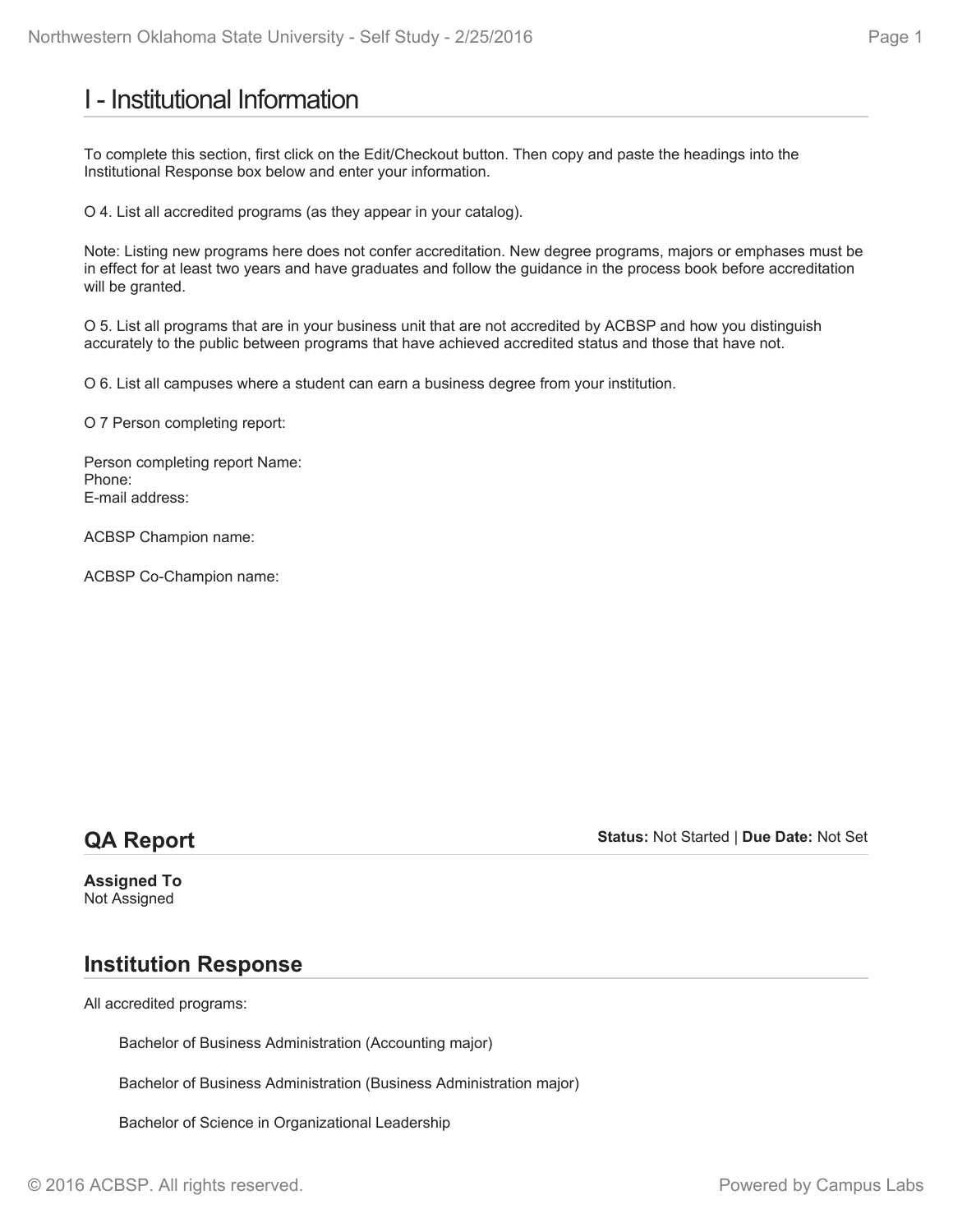Bachelor of Applied Arts and Sciences (Technical Management major)

All programs not accredited by ACBSP:

Not applicable

All campuses where a student can earn a business degree

There has been no change since the last quality assurance report. The online program was initiated in the year of the site visit but was not in existence during the self-study year. All Division of Business Programs are administered and presented by one Division of Business faculty. The division uses ITV and online courses to deliver courses to students at the various locations:

NWOSU Alva campus (main campus)

NWOSU Enid campus (satellite campus)

NWOSU Woodward campus (satellite campus)

University Center at Ponca City

Oklahoma state correctional institutions

Online [Business Administration/Accounting major classes are 100% online/distance; degree requirements (general education classes) are not 100% online]

Person completing report:

Name: Dr. Steven C. Palmer Phone: 580-327-8507 E-mail address: scpalmer@nwosu.edu

ACBSP Champion name: Dr. Steven Palmer

ACBSP Co-Champion name: Dr. Bo Hannaford

### **Sources**

*There are no sources.*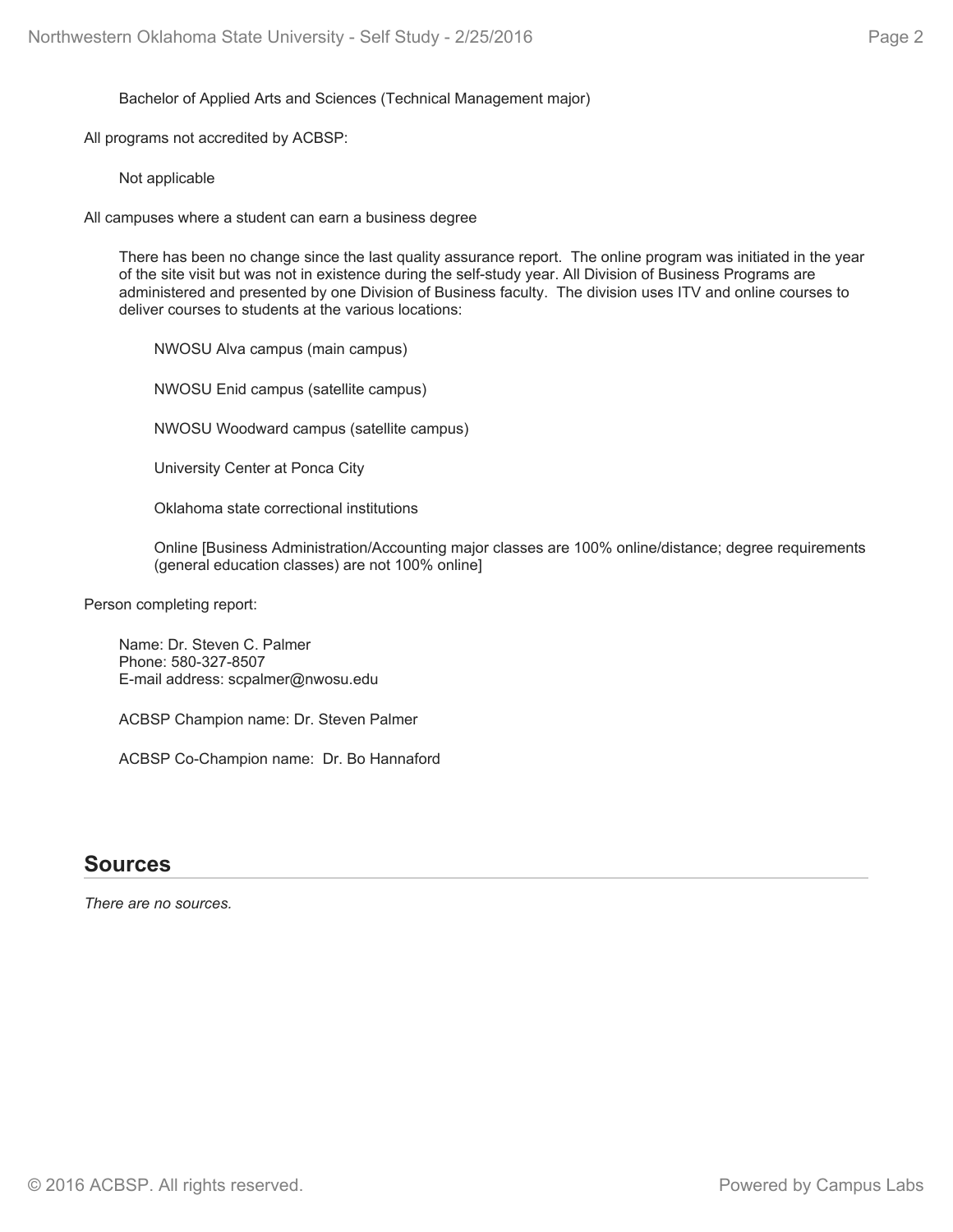## II - Status Report on Conditions and Notes

O 8. Conditions or Notes to be addressed: You do not need to address Opportunity for Improvement (OFI).

Please explain and provide the necessary documentation/evidence for addressing each condition or note since your last report.

Are you requesting the Board of Commissioners to remove notes or conditions? (If the justification for removal is lengthy consider attaching an appendix to QA report).

Remove Note:

Remove Condition:

If you are not removing a note or condition, please list the note(s) or condition(s) below and explain the progress made in removing same.

Do Not Remove Note or Condition:

## **QA Report**

**Status:** Not Started | **Due Date:** Not Set

**Assigned To** Not Assigned

## **Institution Response**

**Remove Note**: Note on Standard 3, Note of Standard 4, Criterion 4.4, and Note on Standard 5, Criterion 5.2.2. See Exhibit A for justification (Exhibit A - Notes).

In regard to Note on Standard 3, the justification (Exhibit A) refers to the SkyFactor exit survey and alumni survey being posted on the DOB webpage (NWOSU DOB Public Disclosures).

Other documents referenced regarding the Note on Standard 3 are DOB capital budget requests (DOB Capital Budget Requests), the draft advising survey (Advising survey draft), GBUS 1021 syllabus (Syllabus GBUS 1021 -SP16) and the DOB Faculty Woodward schedule (DOB WOODWARD COVERAGE SCHEDULE).

In regard to Note on Criterion 4.4, reference is made to assessment plans and reports being posted on the DOB website (NWOSU DOB Public Disclosures)

In regard to Criterion 5.2.2, the justification refers to the DOB Faculty Resources webpage (NWOSU DOB Faculty Resources).

**Remove Condition**: Not applicable

**Do Not Remove Note or Condition**: Not applicable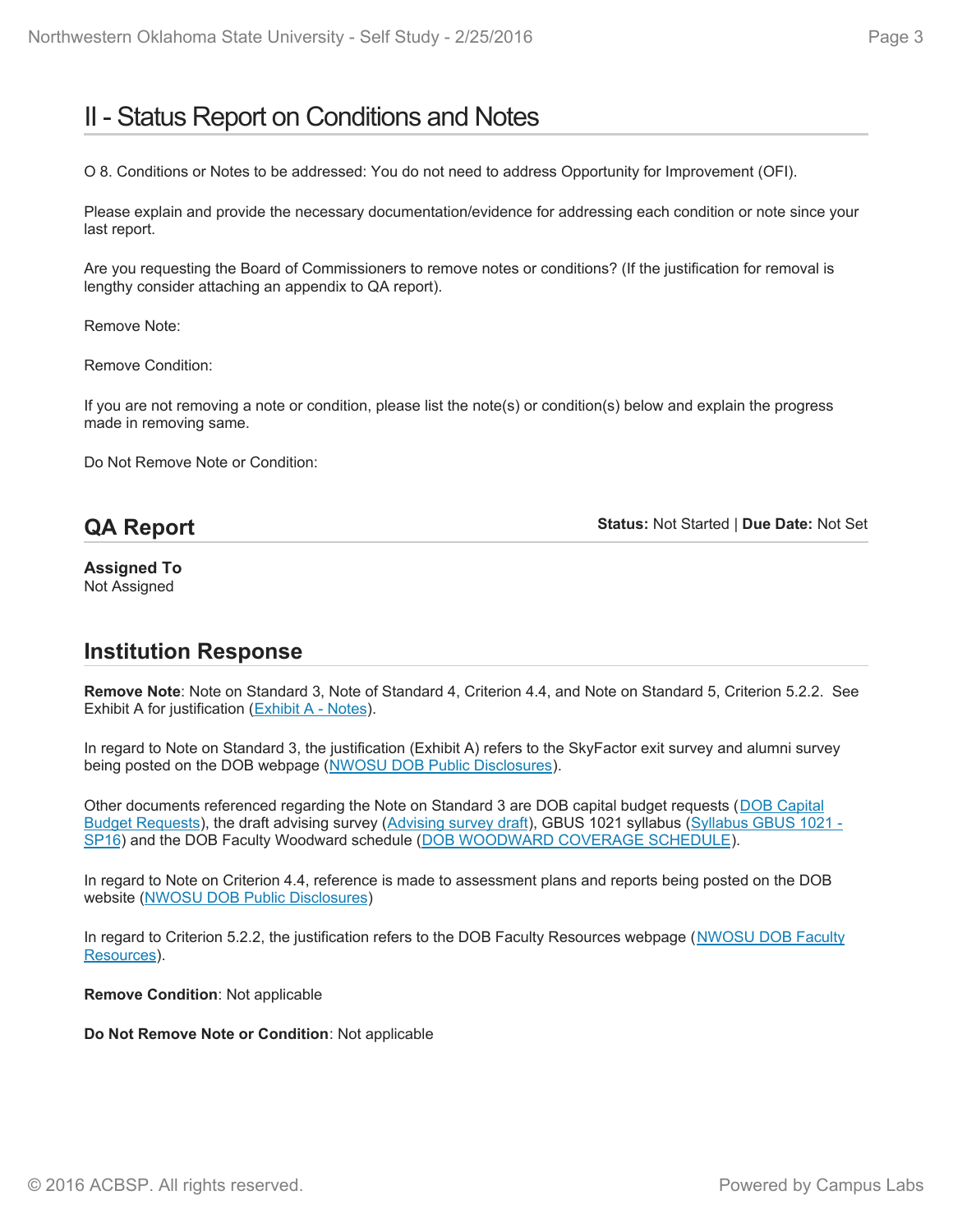## **Sources**

- Advising survey draft
- DOB Capital Budget Requests
- DOB WOODWARD COVERAGE SCHEDULE
- Exhibit A Notes
- Syllabus GBUS 1021 SP16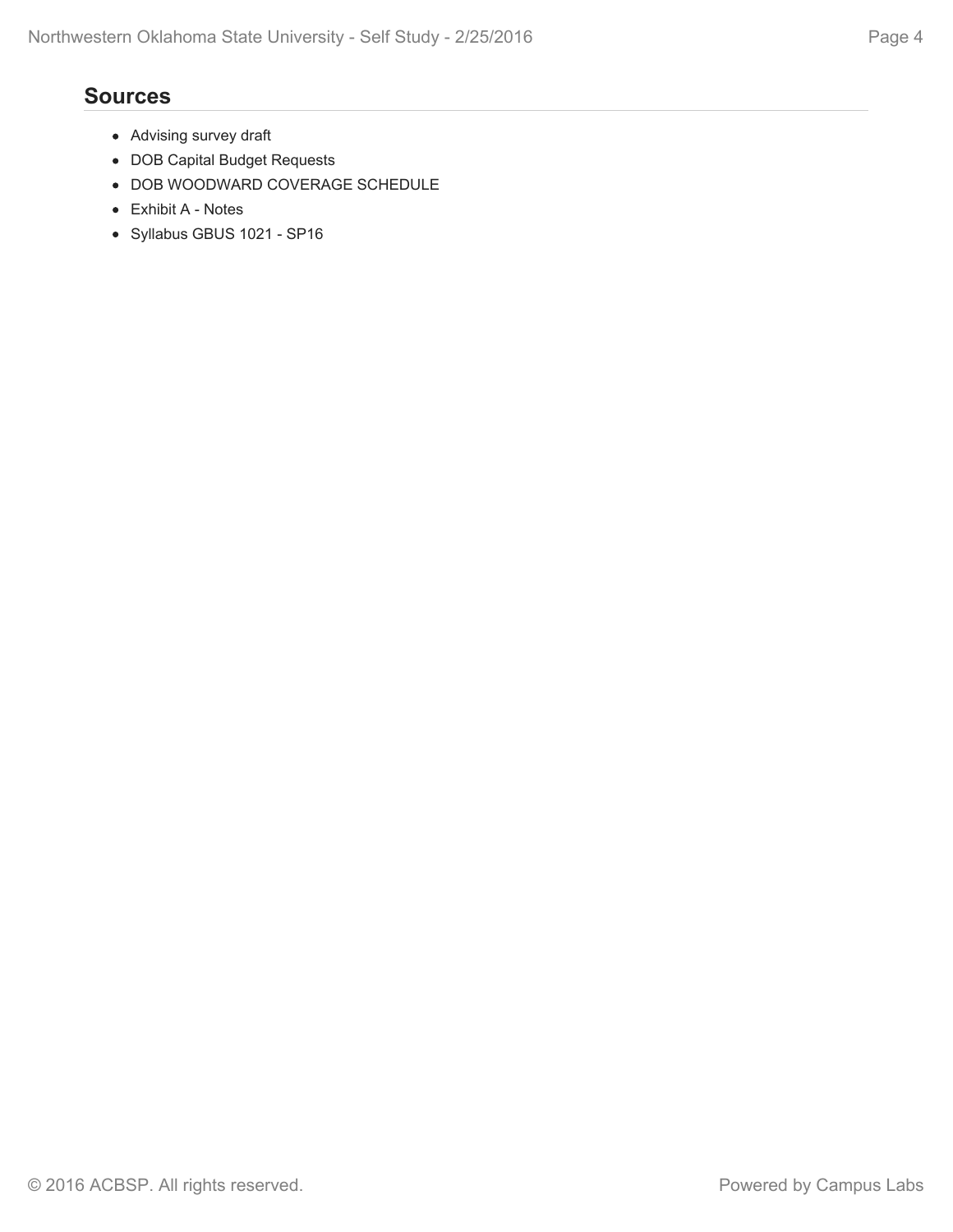## III - Public Information

O 9. The business unit must routinely provide reliable information to the public on its performance, including student achievement such as assessment results.

Describe how you routinely provide reliable information to the public on your performance, including student achievement such as assessment results and program results.

Student Learning Outcome Assessment Results: Such as what you report in STANDARD #4, ETS, MFT, accounting assessment, management assessment, critical thinking, communication, etc. How do you make the results public?

Program Results: Such as what you report in Standard #6, graduation rates, retention rates, job placement, etc. How do you make the results public?

## **QA Report**

**Status:** Not Started | **Due Date:** Not Set

**Assigned To** Not Assigned

## **Institution Response**

The Division of Business believes in transparency. Therefore all documents regarding ACBSP accreditation can be found on the DOB website under the Accreditation tab. NWOSU DOB Accreditation Disclosures

Assessment information and public disclosures can also be found on the DOB website under the Assessment/Public Disclosure tab. The materials available to the public include Division of Business graduation and retention rates, ACBSP Quality Assurance reports, Assessment Plans, annual Assessment Reports, Senior Exit Surveys and miscellaneous other data. NWOSU DOB Public Disclosures

In addition to the public disclosures on the website, all reports are shared with the Business Advisory Board and the Student Advisory Committee (see applicable minutes). The reports are discussed with these stakeholders and their input regarding the reports is discussed by the DOB faculty. When appropriate, the DOB faculty will take action based on the input.

## **Sources**

*There are no sources.*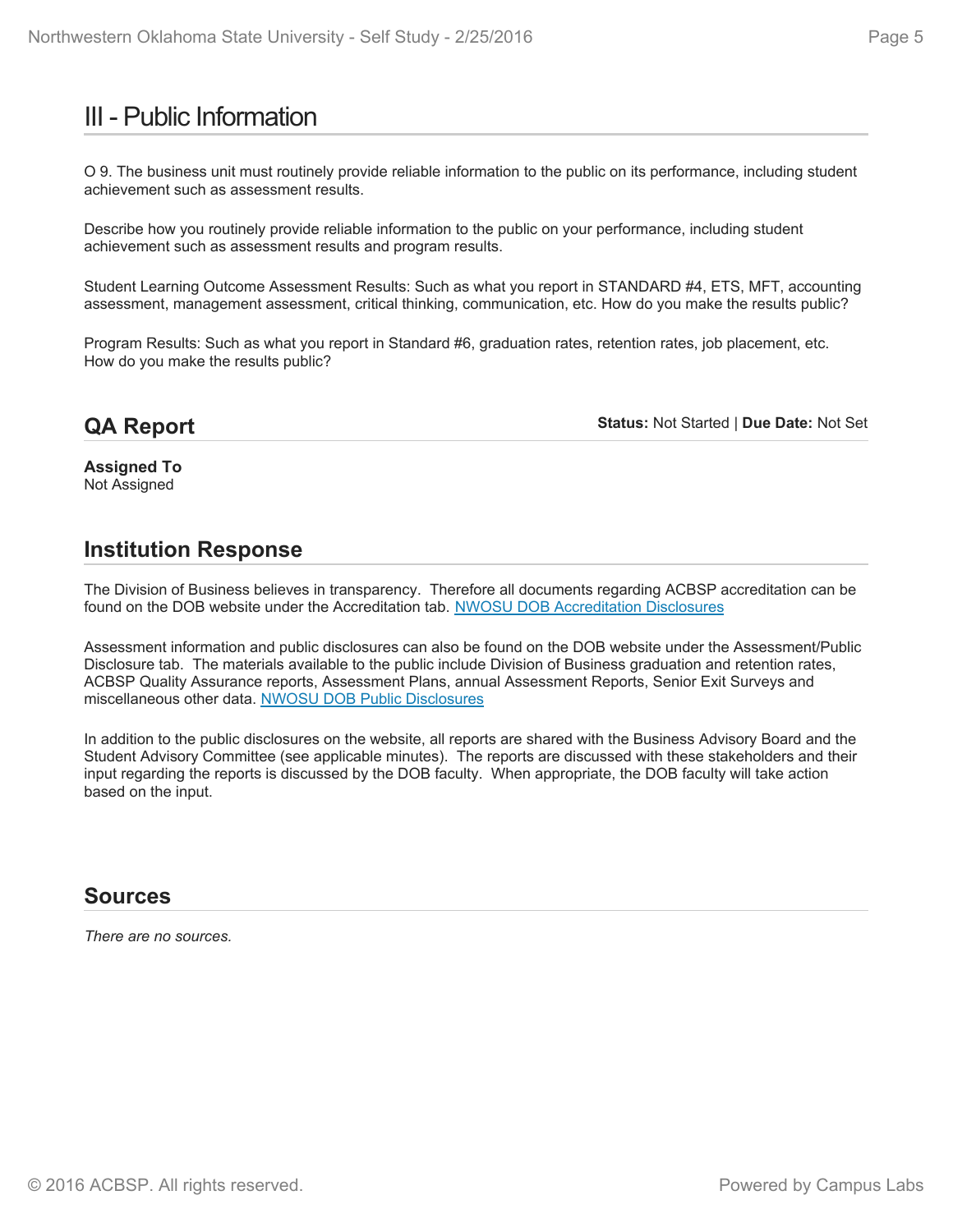## 1 - Standard 1 Leadership

#### **Organization**

- a. List any organizational or administrative personnel changes within the business unit since your last report.
- b. List all new sites where students can earn an accredited business degree (international campus, off-campus on-campus, online) that have been added since your last report.

## **QA Report**

**Status:** Not Started | **Due Date:** Not Set

**Assigned To** Not Assigned

## **Institution Response**

a. There have been no changes in organization or administrative personnel at the university or Division of Business level since the last report. Dr. Palmer, the division chair since Fall 2009, has decided to step down as chair at the end of the current academic year (2015-2016). Dr. David Hawkins, who began at NWOSU in Fall 2013, will become the new division chair effective July 1, 2016.

b. There are no new sites where students can earn an accredited business degree that have been added since the last report.

### **Sources**

*There are no sources.*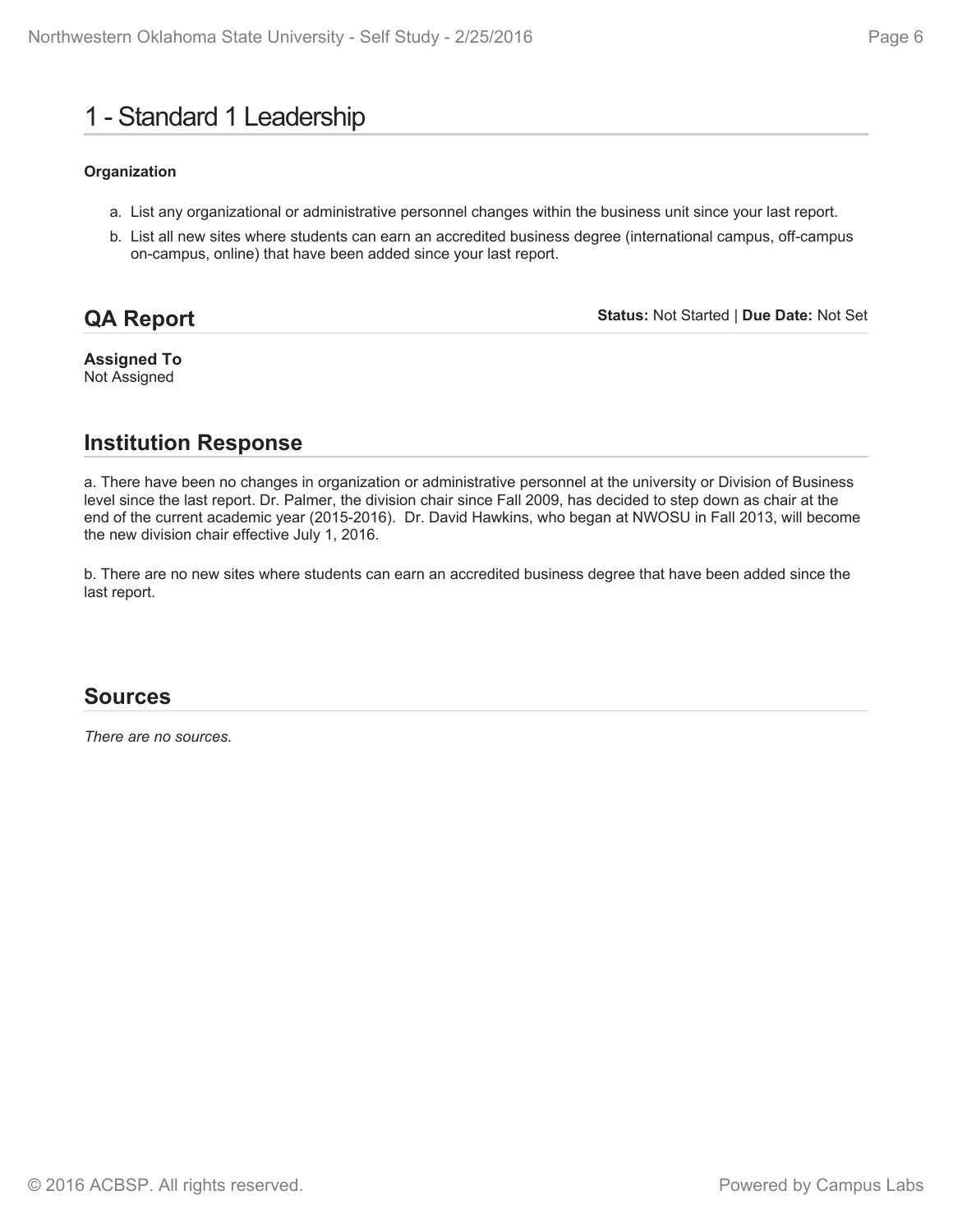## 2 - Standard 2 Strategic Planning

#### **This is an example of tables that you might use below in your institutional response.**

Identify any major changes to the key strategic goals/objectives during this QA reporting period:

| <b>Key Strategic Goals/Objectives</b> | <b>Any Major Changes</b> |  |  |
|---------------------------------------|--------------------------|--|--|
|                                       |                          |  |  |
|                                       |                          |  |  |
|                                       |                          |  |  |
|                                       |                          |  |  |

2. Report the top 3-5 short/long term strategic goals/objectives, summarize the key measures used and progress toward achieving each objective during the current QA reporting period.

| <b>Strategic Objectives</b> | <b>Key Measures</b> | <b>Progress Toward Achievement</b> |  |
|-----------------------------|---------------------|------------------------------------|--|
|                             |                     |                                    |  |
|                             |                     |                                    |  |
|                             |                     |                                    |  |
|                             |                     |                                    |  |
|                             |                     |                                    |  |

3. If there have been any significant changes to your strategic planning process (for example, new stakeholders, new process steps, etc.) during the QA reporting period, please report them in a table similar to this.

#### **Strategic Planning Process Changes Summary**

## **QA Report**

**Status:** Not Started | **Due Date:** Not Set

**Assigned To** Not Assigned

## **Institution Response**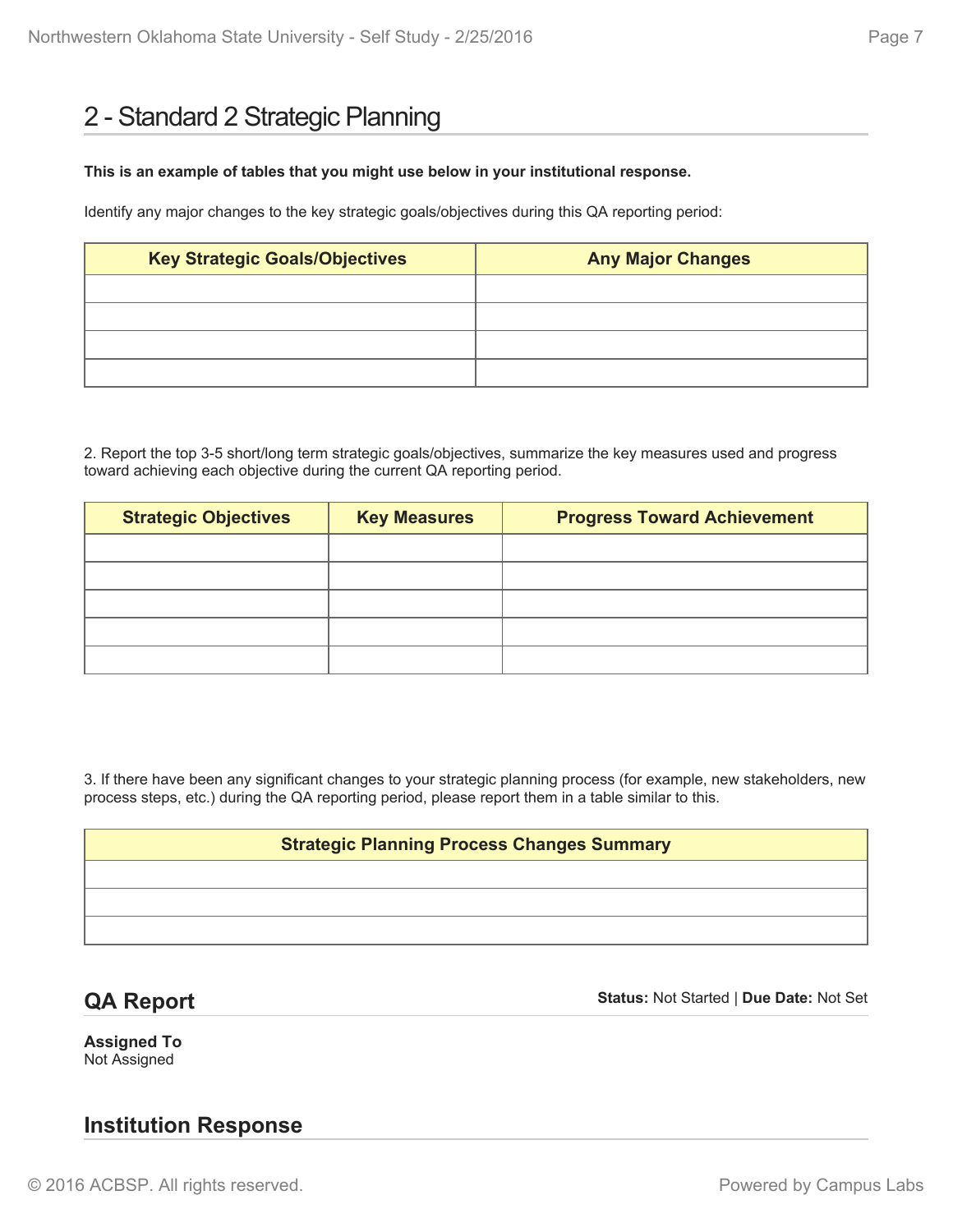The response to this Standard are contained in the Standard 2 Table:

**Standard 2 Table** 

## **Sources**

• Standard 2 Table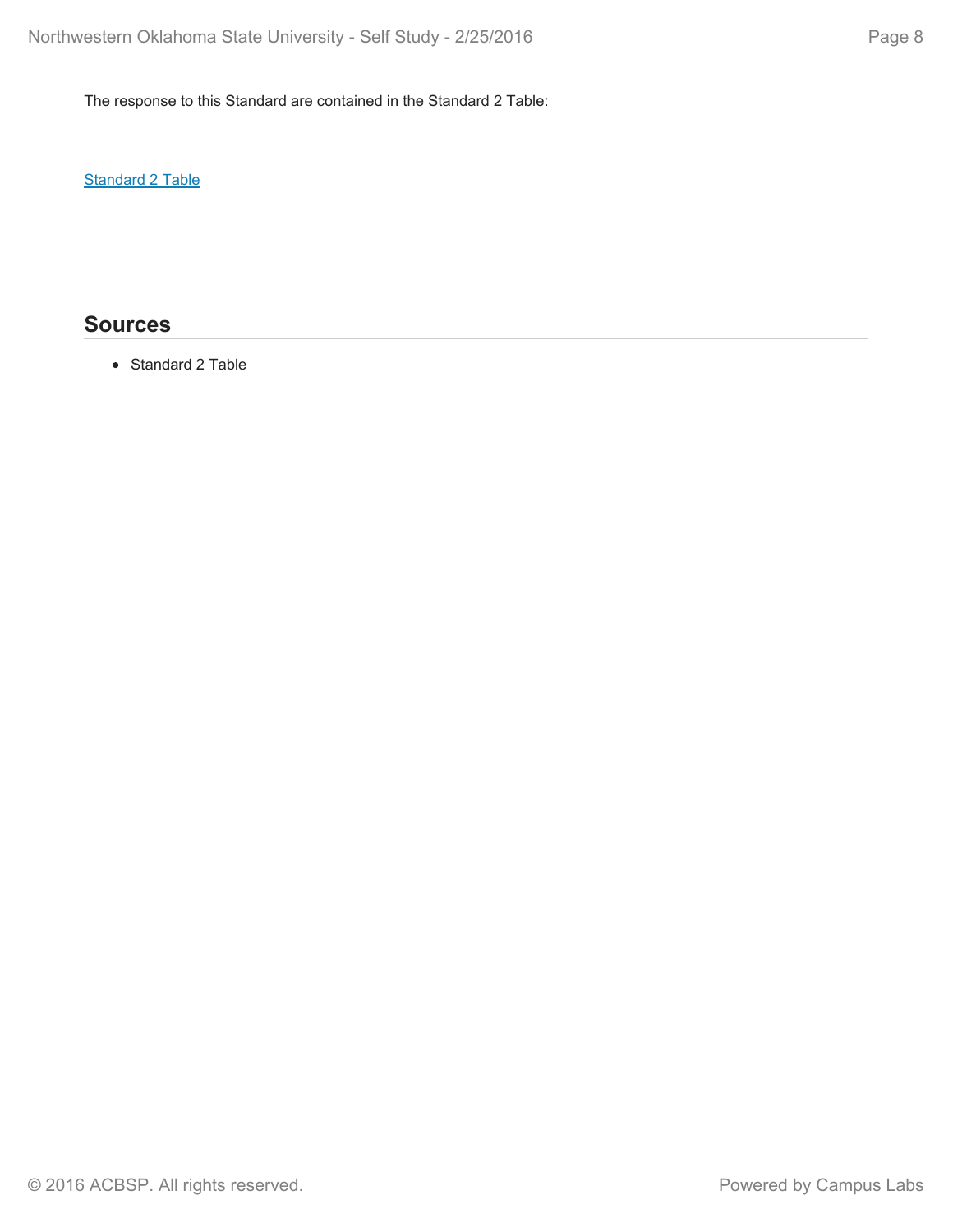## 3 - Standard 3 Student and Stakeholder Focus

Complete the Standard 3 - Student- and Stakeholder-Focus Results table, found under the Evidence File tab above.

Provide three or four examples, reporting what you consider to be the most important data. It is not necessary to provide results for every process.

Student- and stakeholder-focused results examine how well your organization satisfies students and stakeholders key needs and expectations.

*Performance measures may include: satisfaction and dissatisfaction of current and past students and key stakeholders, perceived value, loyalty, persistence, or other aspects of relationship building, end of course surveys, alumni surveys, Internship feedback, etc.*

*Measurement instrument or processes may include end of course surveys, alumni surveys, Internship feedback, etc.*

Each academic unit must demonstrate linkages to business practitioners and organizations, which are current and significant, including an advisory board.

Periodic surveys should be made of graduates, transfer institutions, and/or employers of graduates to obtain data on the success of business programs in preparing students to compete successfully for entry-level positions.

| <b>Performance Measure:</b><br>What is your goal? The<br>goal should be<br>measurable. | <b>What is your</b><br>measurement instrument<br>or process? (indicate<br>length of cycle) | <b>Current</b><br><b>Results:</b><br><b>What are</b><br><b>vour current</b><br>results? | <b>Analysis of</b><br><b>Results:</b><br><b>What did you</b><br>learn from your<br>results? | <b>Action Taken or</b><br>Improvement made:<br><b>What did you</b><br>improve or what is<br>vour next step? | <b>Provide a graph or table of resulting</b><br>trends (3-5 data points preferred) |
|----------------------------------------------------------------------------------------|--------------------------------------------------------------------------------------------|-----------------------------------------------------------------------------------------|---------------------------------------------------------------------------------------------|-------------------------------------------------------------------------------------------------------------|------------------------------------------------------------------------------------|
| <b>Example) Alumni Satisfaction for</b>                                                |                                                                                            | Three years of                                                                          | Overall satisfaction<br>exceeded the goal, but<br>students requested                        | Increased the<br>opportunities for                                                                          | <b>Alumni Satisfaction:</b><br>2009 - 2013<br>100<br>50                            |
| pusiness programs will be at or                                                        |                                                                                            | positive trend data                                                                     | additional internships &                                                                    | internships and assistance                                                                                  |                                                                                    |
| hove 80%                                                                               | Annual alumni survey                                                                       | exceeding goal                                                                          | job placement assistance. with job placement.                                               |                                                                                                             |                                                                                    |

## **QA Report**

**Status:** Not Started | **Due Date:** Not Set

# **Assigned To**

Not Assigned

## **Institution Response**

In regard to Standard 3, several actions have been taken to gather feedback from stakeholders.

#### **Students**

#### *SkyFactor*

At the time of the site visit, the Division of Business (DOB) had developed its own senior exit survey instrument. After the site visit, the DOB faculty recommended to the university administration that we adopt the Skyfactor (formerly EBI) Senior Exit Survey. This survey was first used by NWOSU in Fall 2012. The survey is administered as part of the senior capstone class each semester. The results are reported on an annual academic year basis. The report is shared with university administration, DOB faculty and posted on the DOB's website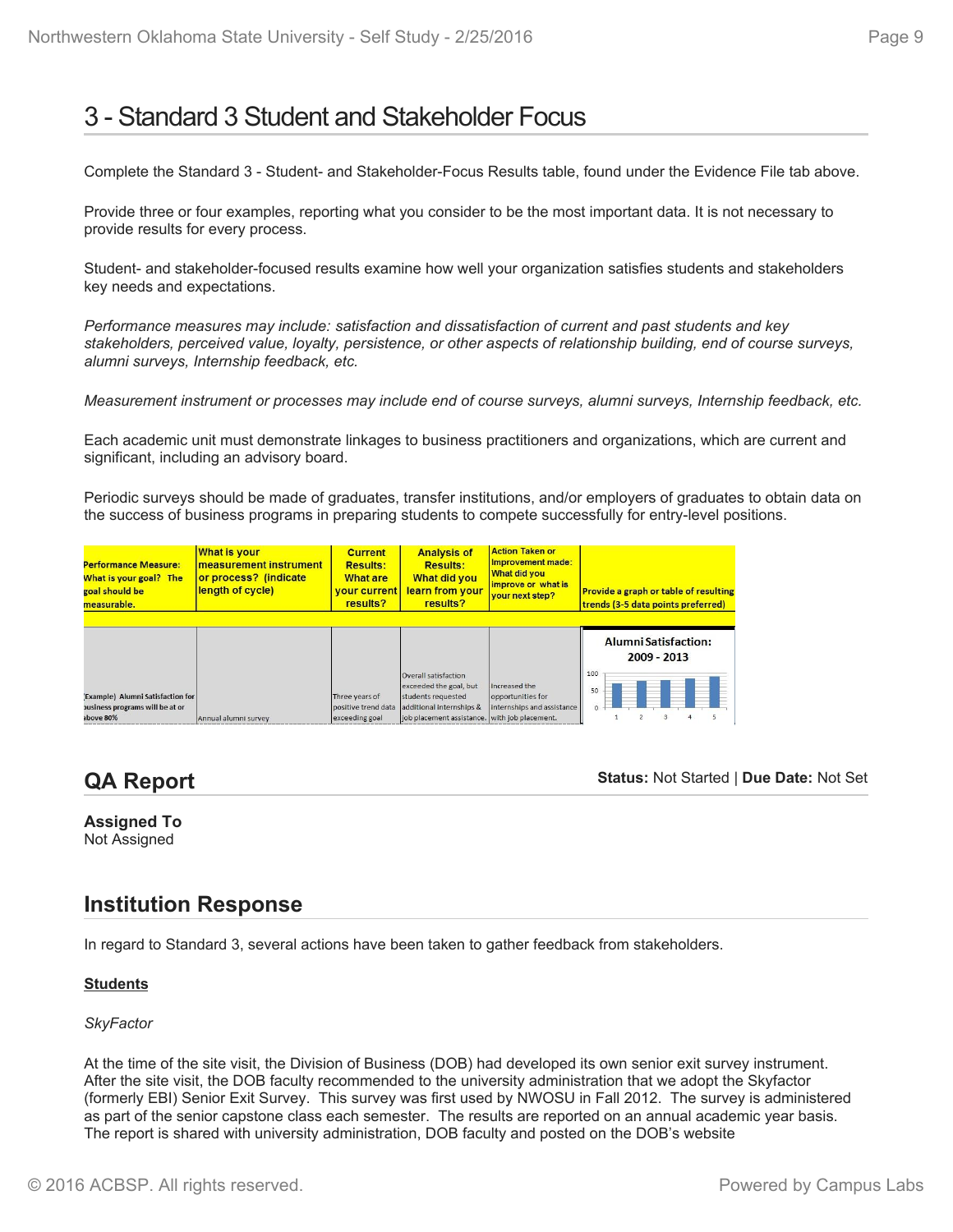#### (http://www.nwosu.edu/business-assessment).

The DOB faculty meet to discuss the results of the survey from the previous year. In AY 2014-2015 the DOB faculty created an ad hoc committee to further analyze the EBI results and to make recommendations as to how the DOB faculty and staff can better meet the needs of our student stakeholders.

#### *Senior Focus Groups*

One EBI ad hoc committee recommendation was to conduct focus groups with the graduating seniors to get more insight regarding the results of the EBI survey and student satisfaction/dissatisfaction. These focus groups started in Fall 2014.

The focus groups are conducted by faculty members and take place during the last class meeting of the capstone class each semester. The students are divided into groups of 10-15 students for these sessions. One Marketing faculty member conducts the focus group and another faculty member or the division secretary takes notes.

The following semester, the faculty members who conducted the focus groups, report back to the faculty. The faculty discuss the feedback from the students in a faculty meeting. Appropriate actions are taken when the faculty see an issue to be addressed.

#### *Student Advisory Committee*

The Division of Business established a student advisory committee in AY 2010-2011. Each year faculty nominate approximately 10 students to serve on the committee. The committee generally meets once a semester. Issues impacting students are discussed and students are given the opportunity to bring up any topic they desire. The Executive Vice President (Chief Academic Officer), Dean of the School of Professional Studies and dean of students try to attend the student advisory committee meetings.

After the student advisory committee meeting, the faculty will discuss the input received in a division faculty meeting. Actions are taken as deemed appropriate by the faculty. The division chair also discusses the results of the advisory committee meetings with the dean.

#### **Alumni**

#### *Alumni Survey*

At the time of initial accreditation, the DOB faculty was developing an alumni survey. However, as the DOB faculty researched EBI for the senior exit survey, the decision was to use the EBI alumni survey. The faculty's recommendation was approved by the administration and the EBI alumni survey was first administered in AY 2012- 2013. The alumni survey is scheduled to be administered next in AY 2016-2017.

With the assistance of the Alumni Relations Office, recent alumni were contacted by email and requested to take the survey. The response rate was low (around 25%). The results of the survey were shared with the university administration, DOB faculty and posted on the DOB website (http://www.nwosu.edu/business-assessment).

In an effort to increase the response rate next year, there will be an article in the School of Professional Studies Spring 2016 newsletter informing alumni of the importance of responding to the survey. It is believed that by informing alumni of the process and importance, they will be more likely to respond. The newsletter will be sent to all alumni by the NWOSU Alumni Relations Office. Then in the fall, the actual survey will be administered.

#### *Business Advisory Board*

Please see the discussion below regarding the Business Advisory Board. There are alumni appointed to the board and therefore, it is another formal method of receiving feedback from alumni.

#### **Business Community**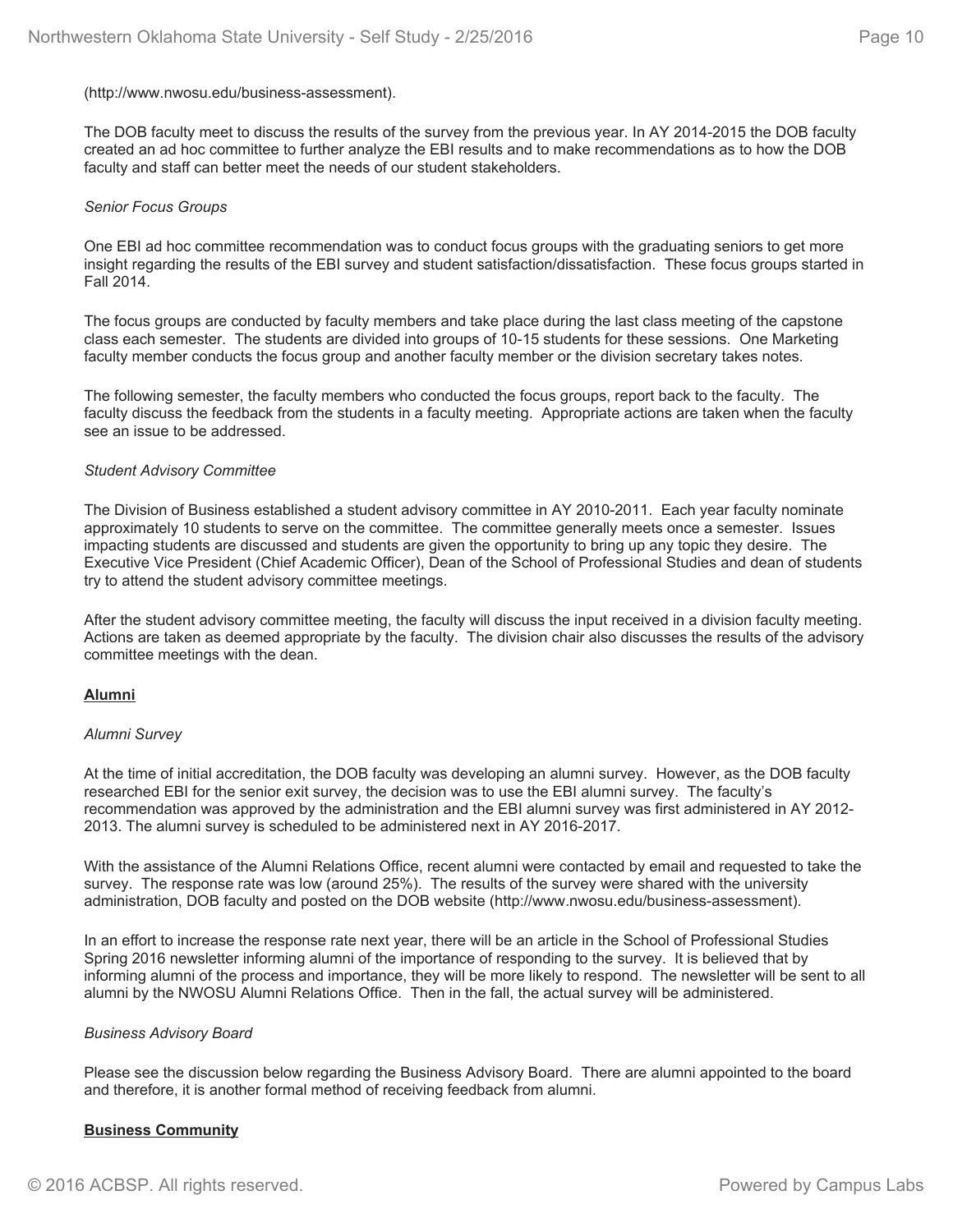### *Business Advisory Board*

The Division of Business created the Business Advisory Board in AY 2009-2010. The fifteen members of the board are located throughout the university's primary service area, as well as a couple from outside that area. The board originally met twice a year. In the fall the meeting was on the Enid campus and in the spring on the Alva campus. In Spring 2015 the board decided to meet only once a year in Alva.

All major changes and initiatives are presented to the Business Advisory Board for review. All DOB faculty members are present during the board's discussions. Then the faculty will discuss the board's feedback and take appropriate actions.

### *Chambers of Commerce*

Northwestern Oklahoma State University has campuses in three regional cities, each served by a local chamber of commerce. In Alva, Dr. Kirk Moore is a member of the Alva Chamber of Commerce and attends the monthly board meetings. Dr. Joseph Nnanna is a member of the Woodward Chamber of Commerce and attends its monthly meetings. Dr. Nnanna travels from Enid to attend the Woodward Chamber events. Dr. Jim Breyley is a member of the Enid Chamber of Commerce and attends it meetings.

#### *Regional Business Survey*

In AY 2013-2014 the Division of Business conducted a survey of local businesses to determine the necessary knowledge, skills and abilities a college Business/Accounting graduate should have. The survey also sought input as to NWOSU Division of Business graduates having achieve the key knowledge, skills and abilities. The survey is planned to be administered again in AY 2015-2016. Arrangements have been made with the Alva, Enid and Woodward Chambers of Commerce to distribute information about the survey and the link to their members.

See Standard 3 Table for examples of results: Standard 3 Table

## **Sources**

• Standard 3 Table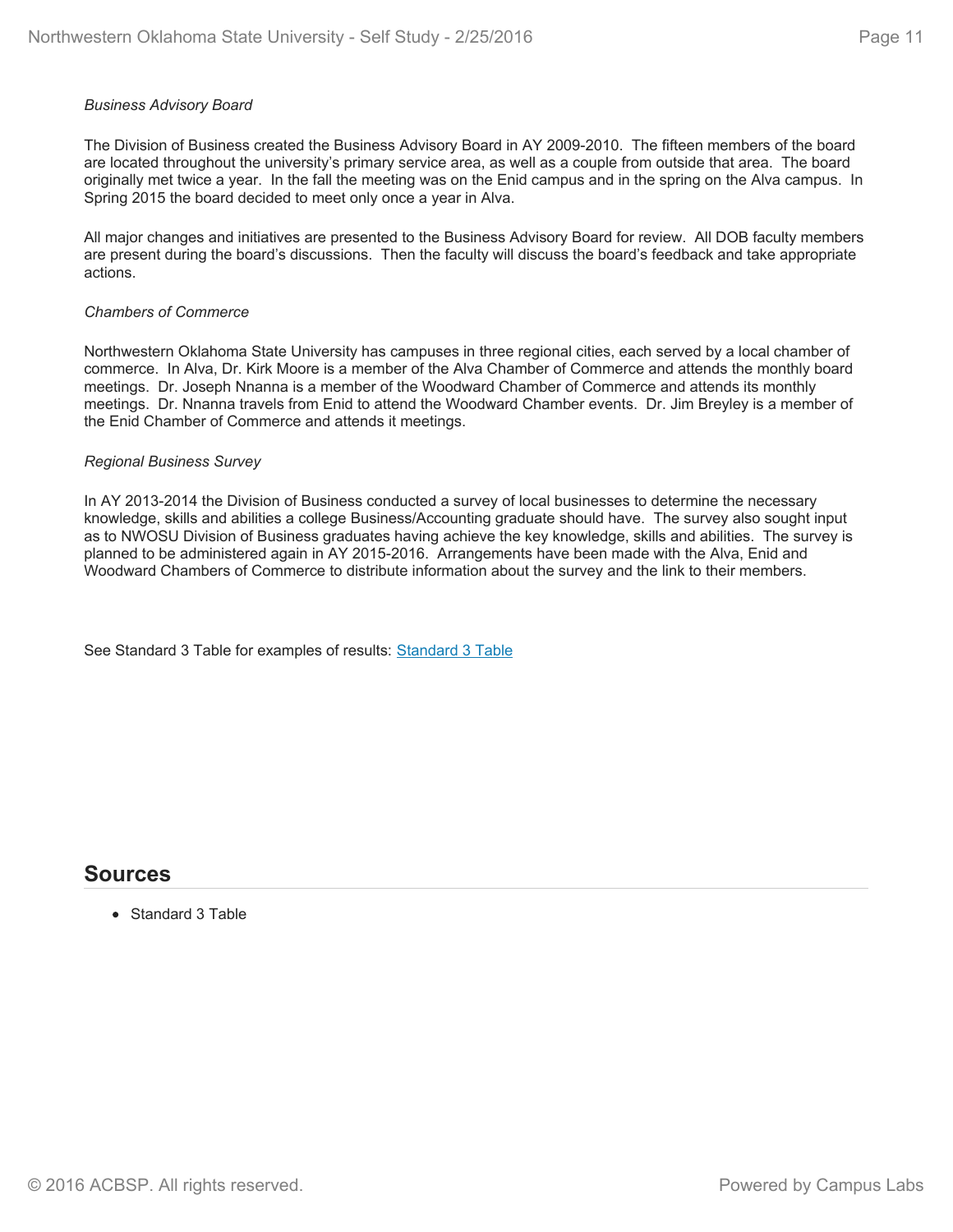## 4 - Standard 4 Measurement and Analysis of Student Learning and **Performance**

#### a. **Program Outcomes.**

**List outcomes by accredited programs. Many of the program outcomes should be used as part of a student learning assessment plan and be measurable.**

State the learning objectives for each program (MBA, Ph.D., BBA, AA, etc.) accredited. A program is defined as follows: a plan of study is considered a program when it requires a minimum of 12 credit hours of coursework beyond the CPC and/or is recorded on a student's transcript (ex. Business Administration: major/concentration/option/specialization in Accounting, Finance, Marketing, etc.)

#### b. **Performance Results.**

**Complete Table Standard 4 - Student Learning Results found under the Evidence File tab above. Provide three or four examples, reporting what you consider to be the most important data. It is not necessary to provide results for every process.**

## **QA Report**

**Status:** Not Started | **Due Date:** Not Set

#### **Assigned To** Not Assigned

## **Institution Response**

As part of the continuous improvement process in AY 2013-2014, the Division of Business (DOB) faculty evaluated the national assessment test being administered by the DOB. In Spring 2014, the Division of Business faculty made the decision to change the assessment test from the Major Field Test (MFT) administered by ETS to the Peregrine Academic Services assessment test (PAS) effective in AY 2014-2015. The faculty believed the PAS test was a better fit for our assessment efforts for the following reasons:

- pre-test/post-test model
- separate Accounting and Business Administration tests
- PAS test tests the 12 CPC components of ACBSP standards
- Ability to customize the exams
- No proctor requirement beneficial for online students
- Availability of raw data
- Pay as you go versus pre-payment of tests in blocks
- Longitudinal reporting availability
- Unlimited options regarding cohorts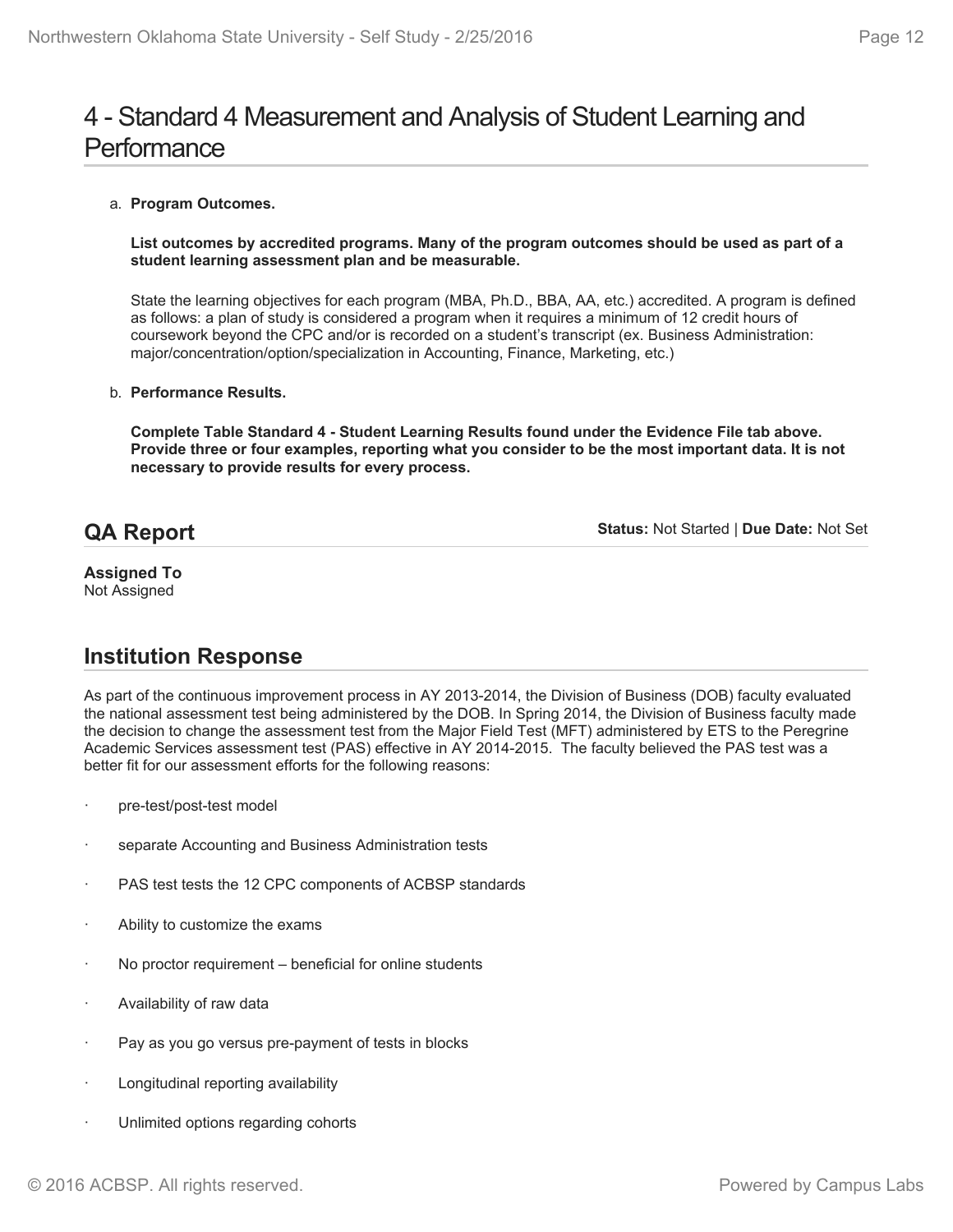- Immediate availability of results
- Subject-level analysis

Because the change in assessment test would require changing some of the benchmarks and targets associated with the national assessment exam, the DOB faculty decided that an entire review of the assessment plan would be appropriate. An ad hoc committee was formed to review the program outcomes and assessment. The ad hoc committee made recommendations to the Division of Business faculty regarding tweaking program level student learning outcomes and assessment processes. The faculty unanimously adopted a new Assessment Plan incorporating the recommended changes effective with the 2014-2015 academic year.

As a result of the changes, many assessment measures only have only one or two data points (Fall 2014 and/or Spring 2015). The program outcomes and measurements that were not changed will have five data points.

Division of Business Program Student Learning outcomes can be viewed here: Division of Business Program Student Learning Outcomes AY 2015-2016

Table Standard 4 can be viewed here: TABLE STANDARD 4

The complete Division of Business Assessment Report for AY 2014-2015 can be viewed here: 2014-2015 Program Assessment Report - Final

### **Sources**

- 2014-2015 Program Assessment Report Final
- Division of Business Program Student Learning Outcomes AY 2015-2016
- TABLE STANDARD 4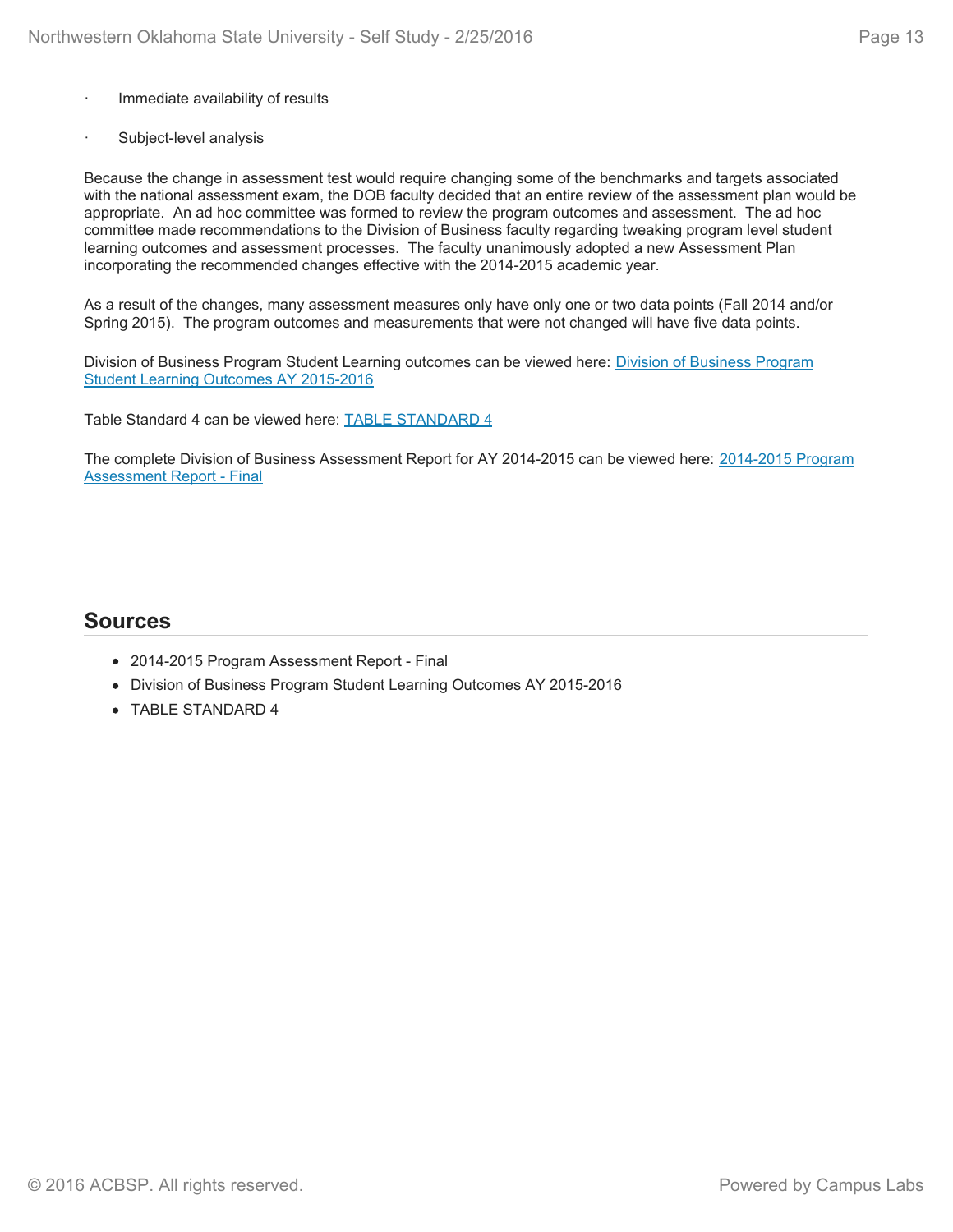# 5 - Standard 5 Faculty and Staff Focus

### a. **Faculty and Staff Focus**

Complete Table 5.1 Standard 5 - **Faculty- and Staff-Focused Results** found under the Evidence File above

### b. **Faculty Qualifications**

Complete Table 5.2 Standard 5 - **New Full-Time and Part-Time Faculty Qualifications** and Table 5.3 Standard 5, Criterion 5.8 - **Scholarly and Professional Activities**, found under the Evidence File tab above, for **new** full-time and part-time faculty members hired since last self-study or QA report. Do not include faculty members previously reported.

## **QA Report**

**Status:** Not Started | **Due Date:** Not Set

**Assigned To** Not Assigned

## **Institution Response**

Table 5.1 can be viewed here: Table 5.1

Since the last Quality Assurance Report, one previous full-time faculty member, Dana Roark, went to part-time status. The Division of Business added one new part-time faculty member, Dr. Clifford Tuck. As Dr. Tuck is the only new faculty member, he is the only person noted in Tables 5.2 and 5.3.

Table 5.2 can be viewed here: Table 5.2

Table 5.3 can be viewed here: Table 5.3

### **Sources**

- Table 5.1
- Table 5.2
- Table 5.3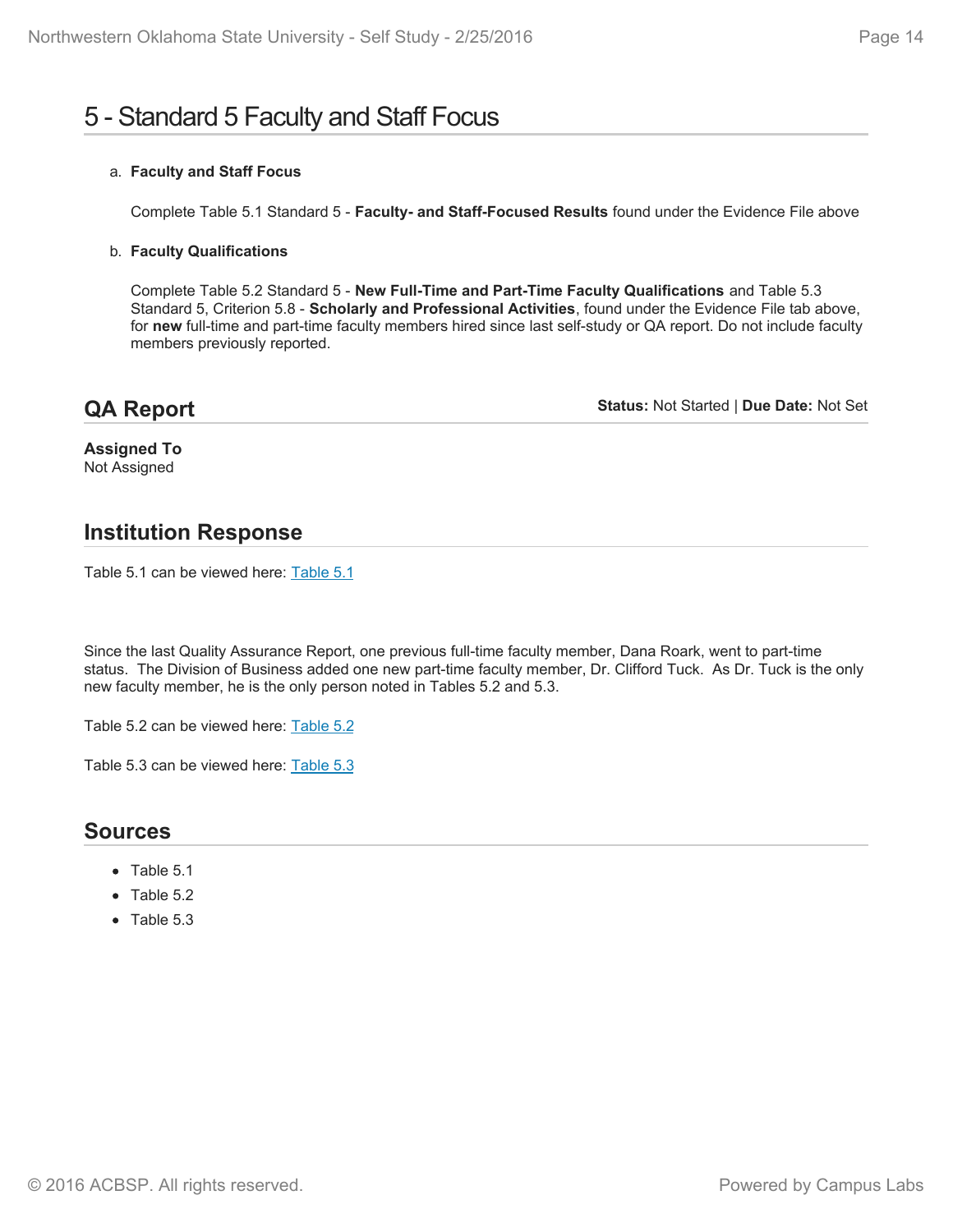## 6 - Standard 6 Educational and Business Process Management

#### **a. Curriculum**

o List any existing accredited degree programs/curricula that have been substantially revised since your last report and, for each program, attach a Table - Standard 6, Criterion 6.1.3 - Undergraduate CPC Coverage, found under the Evidence File tab above.

List any new degree programs that have been developed and, for each new program since your last report, attach a Table - Standard 6, Criterion 6.1.3 - Undergraduate CPC Coverage found under the Evidence File tab above.

Note: If you have a new degree at a level currently accredited by ACBSP, then report information on: student enrollment, program objectives, instructional resources, facilities and equipment, admissions requirements, graduation statistics, core professional components (CPCs), and the outcomes assessment process to ACBSP. If the new degree is at a higher level than what is currently accredited, the school must complete a self-study to add the degree.

#### **Excerpt from Accreditation Process Manual: New Degree Programs**

If a business school or program expands or plans to expand its curriculum by offering new degrees, new majors or concentrations, or a new emphasis after it has been accredited, then ACBSP must be notified during the early stages of the program planning and expansion. If the new degree is at a level currently accredited by ACBSP, then report information on:

- student enrollment
- program objectives
- instructional resources
- facilities and equipment
- faculty qualifications
- admissions requirements
- graduation statistics
- core professional components (CPCs) and
- outcomes assessment processes and results.

If the new degree is at a higher level then what is currently accredited, the school must complete a self-study to add the degree. New degree programs, majors or emphases must be in effect for at least two years and have graduates before accreditation will be granted.

If the new program is determined to be substantially different from other programs offered by the institution, ACBSP, at its discretion, may direct a new visit to be conducted. If, as a result of a new program visit, ACBSP determines that the overall quality of an institution is being diminished, the institution may be scheduled for a complete reevaluation.

b.

o List any accredited programs that have been terminated since your last report.

o Provide three or four examples of organizational performance results, reporting what you consider to be the most important data, using Table 6.1 Standard 6 - Organizational Performance Results, found under the Evidence File tab above. It is not necessary to provide results for every process.

## **QA Report**

**Status:** Not Started | **Due Date:** Not Set

**Assigned To** Not Assigned